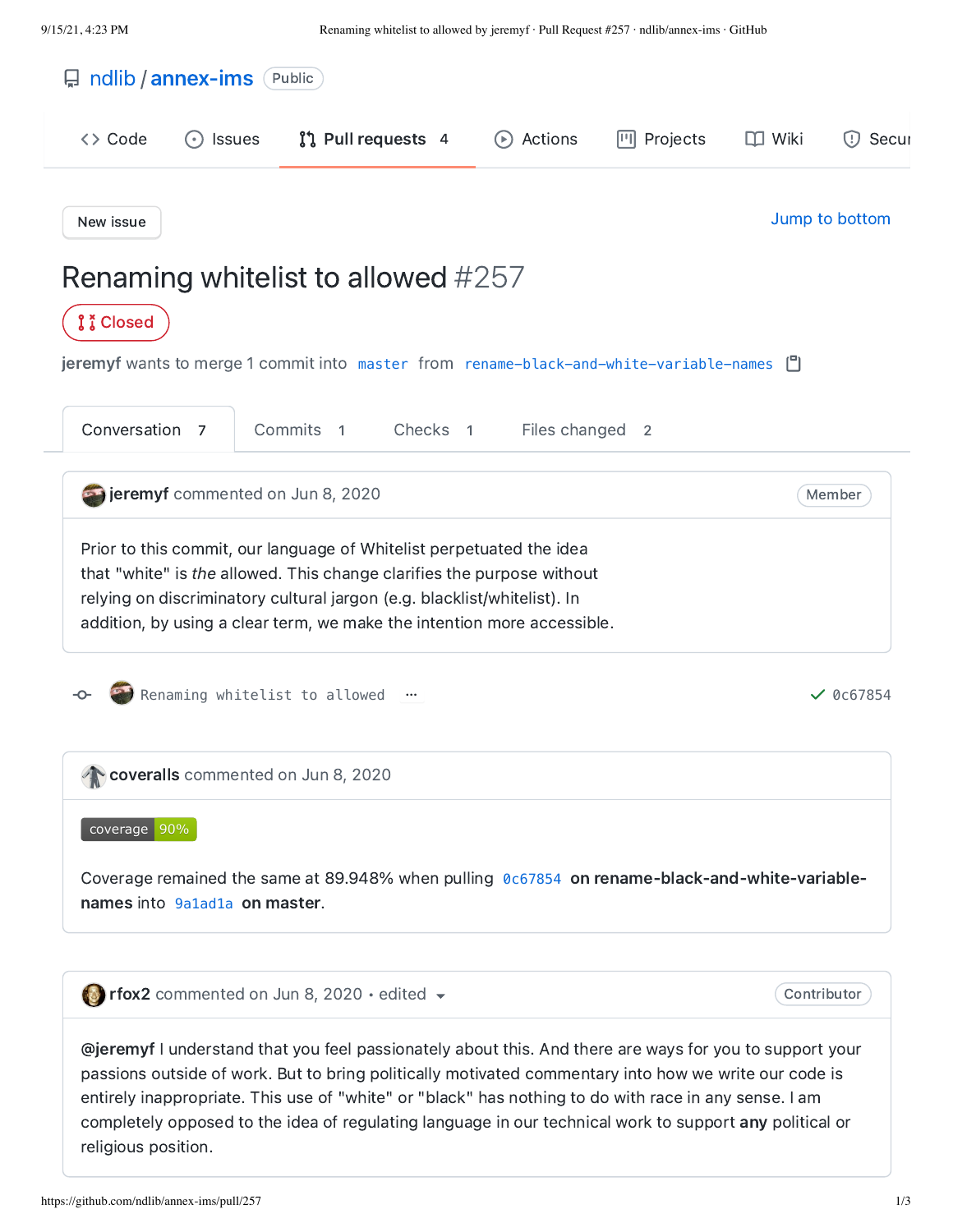<span id="page-1-0"></span>**Departmented on Jun 8, [2020](#page-1-0)** 

Member ) (Author

Contributor

Blacklist / whitelist is more opaque than deny / allow language. This is not political, this is about clarity while also slowly correcting language that perpetuates systemic inequities.

<span id="page-1-1"></span>[ialford](https://github.com/ialford) commented on Jun 8, [2020](#page-1-1)

I would agree with [@jeremyf](https://github.com/jeremyf) on the opacity of whitelist/blacklist vs allow/deny.

[@rfox2](https://github.com/rfox2), if it wasn't for the mention of discriminatory cultural jargon in the PR request, what objections would there be to the PR? There are certainly concerns with changing parameter names arbitrarily, as it could introduce unforeseen issues.

We should also consider that this as an open source project and has a Code of Conduct, which version of the code is more in line with our CoC?

<span id="page-1-2"></span>**[rfox2](https://github.com/rfox2)** commented on Jun 8, [2020](#page-1-2)  $\cdot$  edited  $\rightarrow$ 

Contributor

"blacklist" and "whitelst" have been used in IT for ages. This PR is politically motivated and done for a personal agenda. I can't approve it because I think it sets a very bad standard for us. Jeremy clearly indicated that his motivation for this PR is politically motivated in his support of the current cultural conditions. I have to strongly oppose that and I don't think it has any place at work. If we allowed that, it would be a free-for-all. Whitelist and blacklist have been used all over the place in IT language - it has an established understanding and has nothing to do with discrimination.

<span id="page-1-3"></span>[rfox2](https://github.com/rfox2) requested changes on Jun 8, [2020](#page-1-3)

View [changes](https://github.com/ndlib/annex-ims/pull/257/files/0c67854260853e1788eef5c82543c988ea32c8af)

[rfox2](https://github.com/rfox2) left a comment

Contributor

No - the change request is motivated by personal political concerns and not a concern to improve the code base. The language we used is universally understood in the IT world and has nothing to do with race or discrimination. I have to oppose this recommendation on those grounds and I would like to ask everyone to submit pull requests that are not politically or religiously motivated in any sense.

<span id="page-1-4"></span>

[jeremyf](https://github.com/jeremyf) closed this on Jun 8, [2020](#page-1-4)